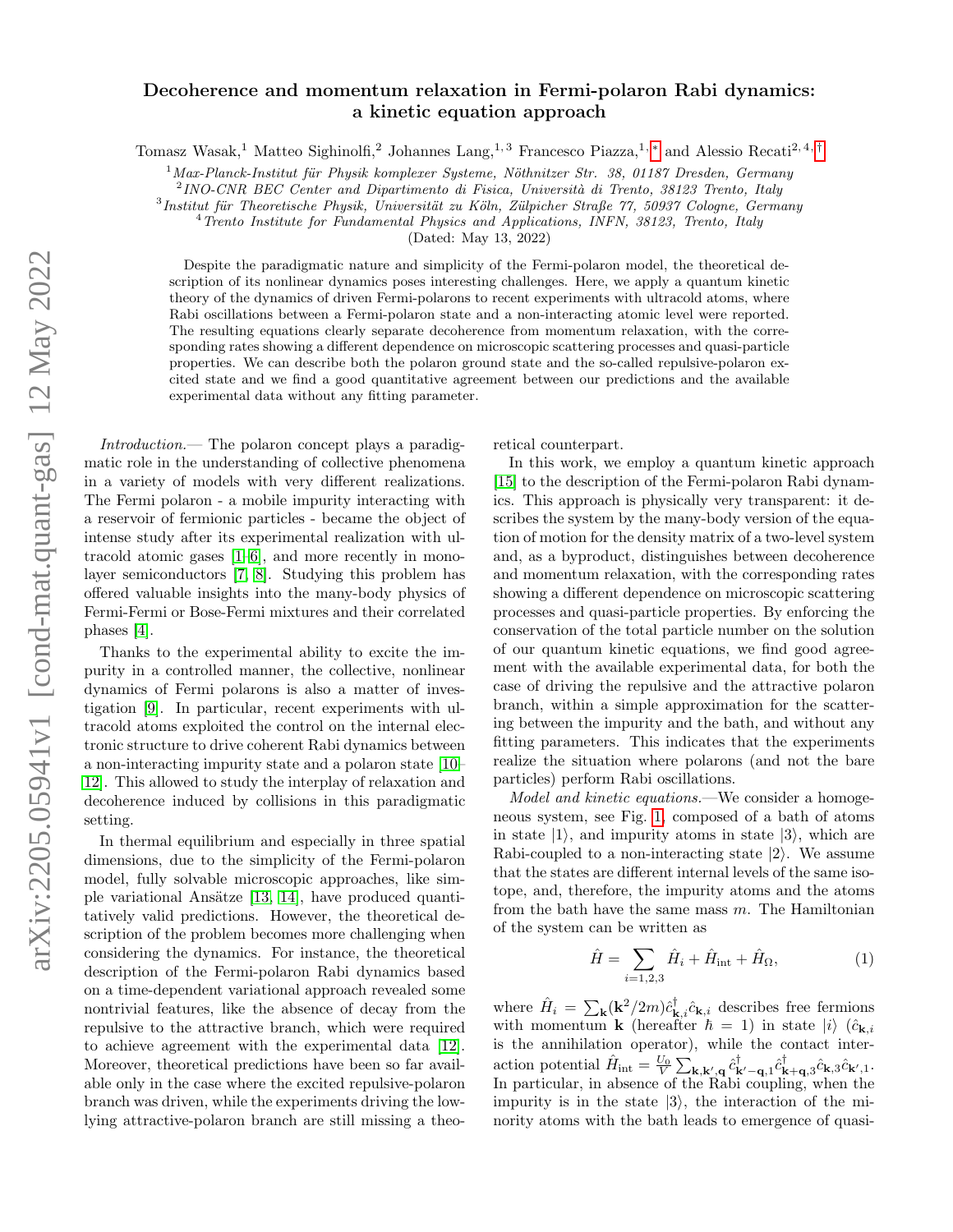

<span id="page-1-0"></span>Figure 1. (a) A highly imbalanced mixture of atoms in state  $|1\rangle$  (majority, blue) and  $|2\rangle$  (minority, red dot in a circle) is held at temperature T with zero interspecies interaction. The Rabi coupling  $\Omega$  drives the transitions between states  $|2\rangle$  and  $|3\rangle$ . In the latter, minority atoms occupy repulsive and attractive Fermi-polaron branches, formed due to the interaction with the majority component, while  $\delta_{\alpha}$  is the detuning between the non-interacting state and the polaron levels (here only  $\alpha = a$  is shown). (b) Polaron dispersion relations for atoms in state  $|3\rangle$ . The interaction with the majority atoms induces inter- and intra-band transitions, with rates  $W^{\alpha\beta}$ , where  $\alpha, \beta \in \{a, r\}.$ 

particles known as polarons. In addition to a negative energy attractive branch, there exists a meta-stable repulsive polaron branch at positive energy. The polaron dispersion relations at small momenta are given by  $\varepsilon_{\alpha}(\mathbf{k}) \approx E_{\alpha} + \mathbf{k}^2/2m_{\alpha}^*$ , where  $\alpha = \mathbf{a}$   $(\alpha = \mathbf{r})$  stands for the attractive (repulsive) branch with  $E_a < 0$  ( $E_r > 0$ ), and both of which have a non-negative quasi-particle weight  $Z_{\alpha}(\mathbf{k}) \leq 1$ . The parameters  $E_{\alpha}$  and  $m_{\alpha}^{*}$  are referred to as the polaron energy and polaron effective mass, respectively.

The last term in Eq. [\(1\)](#page-0-0) induces the Rabi oscillations between the states  $|2\rangle$  and  $|3\rangle$ , and, in the rotating wave approximation, can be written as

$$
\hat{H}_{\Omega} = \sum_{\mathbf{k}} \left[ \frac{\Omega}{2} (\hat{c}_{\mathbf{k},3}^{\dagger} \hat{c}_{\mathbf{k},2} + \hat{c}_{\mathbf{k},2}^{\dagger} \hat{c}_{\mathbf{k},3}) + \Delta \hat{c}_{\mathbf{k},2}^{\dagger} \hat{c}_{\mathbf{k},2} \right], \quad (2)
$$

where  $\Omega$  is the bare Rabi frequency and  $\Delta$  is the bare detuning from the transition  $|2\rangle \leftrightarrow |3\rangle$ .

In the experiments by Scazza *et al.* [\[10\]](#page-4-8) for equal masses and by Kohstall et al. [\[9\]](#page-4-7) for large mass imbalance, as well as by Oppong et al. [\[11\]](#page-4-13) in quasi-2D geometry, it has been shown that it is possible to drive long-lived coherent Rabi oscillations between the noninteracting state and both the repulsive or the attractive polaron states. The resonant energies and the renormalized Rabi frequencies of the oscillations were found to be in reasonable agreement with an analysis based on the assumption that  $\Omega$  does not affect the polaron properties. On the other hand, the decay rate of the oscillations, especially for the supposedly long-lived attractive polaron, has not found a proper explanation yet. Very recently, a variational approach has been able to capture the dynamics for the repulsive branch. This theory, however, cannot be applied to the attractive branch [\[16\]](#page-4-14).

Our aim is to provide an equation of motion for the impurity, which eventually must resemble a Rabi coupled system in presence of a bath, which is able to take into account the quasi-particle nature of the polarons, and to explain how the static polaron properties enter in the Rabi oscillations. The following equation for the singleparticle density matrix has the desired properties:

<span id="page-1-1"></span>
$$
\dot{n}_{\alpha} - i \frac{Z_{\alpha} \Omega}{2} (f_{2\alpha} - f_{2\alpha}^{*}) = I_{\alpha}, \qquad (3a)
$$

$$
\dot{n}_2 + i\frac{\Omega}{2}(f_{2\alpha} - f_{2\alpha}^*) = 0,\t\t(3b)
$$

$$
\dot{f}_{2\alpha} - i\tilde{Z}_{\alpha}\delta_{\alpha}f_{2\alpha} + i\frac{\tilde{Z}_{\alpha}\Omega}{2}(n_2 - n_{\alpha}) = -\frac{\Gamma_{\alpha}^{\text{dec}}}{2}f_{2\alpha}, \quad (3c)
$$

where we dropped  $t$  and  $k$  for brevity. The effective detuning  $\delta_{\alpha}(\mathbf{k}) = \varepsilon_{\alpha}(\mathbf{k}) - \varepsilon_{2}(\mathbf{k}) - \Delta \simeq 0$  determines whether the attractive  $\alpha = a$  or the repulsive  $\alpha = r$  polaron is involved in the dynamics. In this notation,  $n_{\alpha}(\mathbf{k}, t)$  is the occupation of the polaron branch  $\alpha$  at momentum **k**,  $n_2(\mathbf{k}, t)$  is the occupation of the state  $|2\rangle$ , which is coherently coupled to the branch  $\alpha$ , and  $f_{2\alpha}(\mathbf{k}, t)$  is the coherence between atoms in the state  $|2\rangle$  and  $\alpha$  polarons.

The quantum kinetic equations [\(3\)](#page-1-1) can be obtained following the general approach established by Kadanoff and Baym [\[17\]](#page-4-15) for time-dependent Green's functions, thereby extending previous works (see, e.g., [\[18\]](#page-4-16),[\[19\]](#page-4-17)) on the derivation of the kinetic equations for spin-1/2 Fermi quantum fluids in magnetic fields [\[20\]](#page-4-18) to three level systems in the highly imbalanced case (i.e., the impurity limit). While the detailed derivation will be presented in a future, more technical manuscript [\[21\]](#page-4-19), we briefly discuss the main approximations. Within the usual Kramers-Moyal [\[19\]](#page-4-17) expansion, necessary to derive time-local equations, we drop the back-flow term [\[22\]](#page-4-20) (see also below) and assume that the polaron spectral properties, in particular the parameters  $Z_{\alpha}$ ,  $E_{\alpha}$  and  $m_{\alpha}$ , are time-independent. Moreover, the equations are derived by projecting on the energy shell of the impurity interacting with the equilibrium bath (see, e.g., [\[14\]](#page-4-11)), i.e., the polaron branch unmodified by the driving laser.

The left-hand side of the kinetic equations in Eq. [\(3\)](#page-1-1) predicts coherent oscillations with a renormalized Rabi predicts conerent oscinations with a renormalized Kabi<br>frequency, which for  $\delta_{\alpha} = 0$  is simply  $\sqrt{Z_{\alpha}}\Omega$ . The latter result is in agreement with the expression obtained by using a stationary variational Ansatz [\[9,](#page-4-7) [10\]](#page-4-8).

The right-hand side of the kinetic equations is due to collisions between minority and majority atoms. The main advantage of our approach is to separate this into i) the redistribution of the polaron population  $n_{\alpha}$ , described by the collision integral  $I_{\alpha}$ , and ii) the loss of coherence between the  $\alpha$  polaron and the non-interacting state, described by the decoherence rate  $\Gamma_\alpha^{\text{dec}}$ . The population of the  $\alpha$  polaron branch can be changed as a result of both inter- and intra-branch collisions. In the impurity limit  $n_{\alpha}(\mathbf{k}) \approx 0$ , the collision integral [\[23\]](#page-4-21) takes the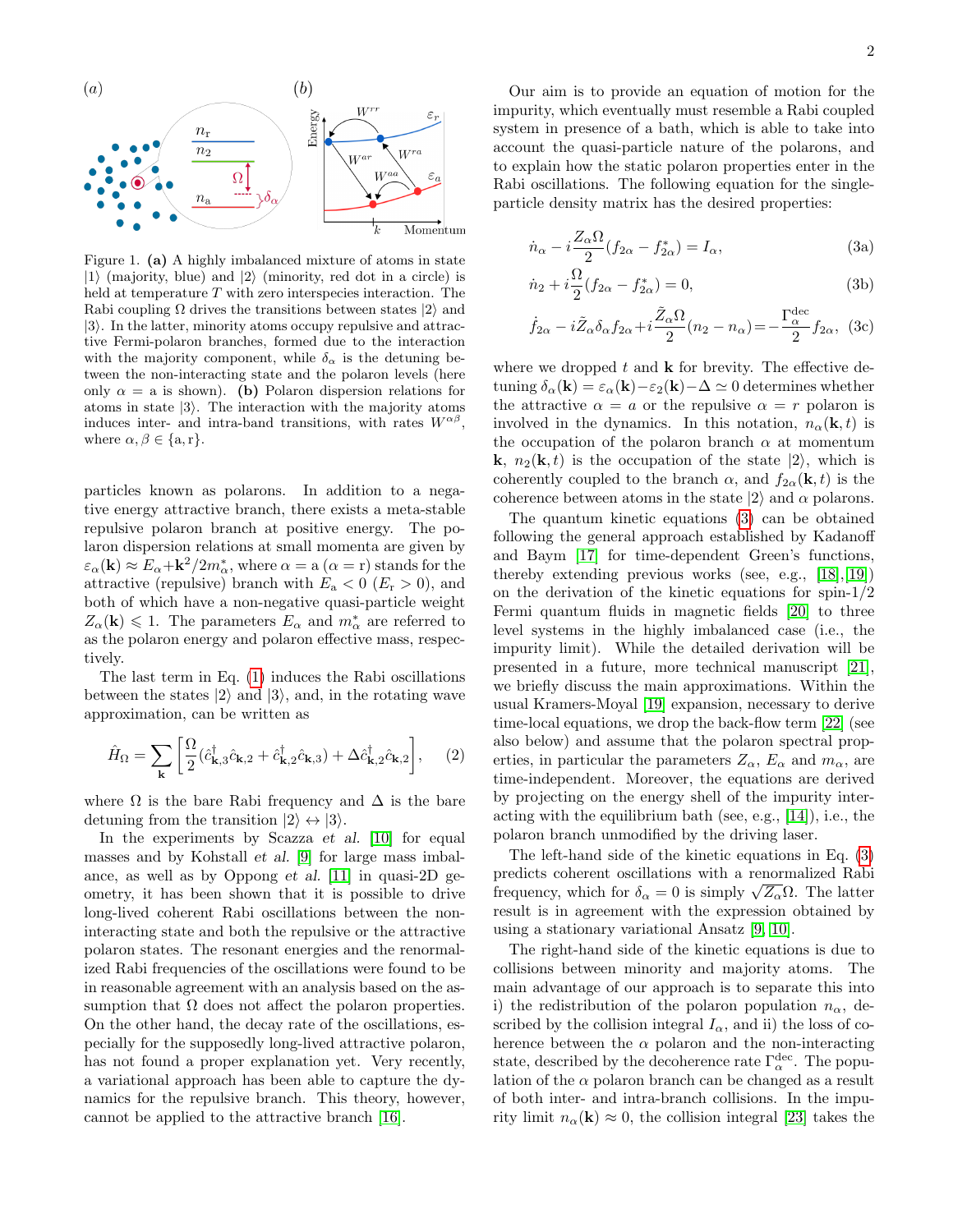intuitive form  $I_{\alpha} = \sum_{\beta} I_{\alpha\beta}$ , where

<span id="page-2-0"></span>
$$
I_{\alpha\beta}(\mathbf{k}) = \frac{1}{V} \sum_{\mathbf{k}'} \left[ W_{\mathbf{k}\mathbf{k}'}^{\alpha\beta} n_{\beta}(\mathbf{k}') - W_{\mathbf{k}'\mathbf{k}}^{\beta\alpha} n_{\alpha}(\mathbf{k}) \right], \quad (4)
$$

with the transition rates  $W^{\beta\alpha}_{\mathbf{k'k}}$  from the  $\alpha$ -branch with momentum **k** to the  $\beta$ -branch with momentum **k**'. The same transition rates determine the decoherence rate

<span id="page-2-1"></span>
$$
\Gamma_{\alpha}^{\text{dec}}(\mathbf{k}) = \frac{\tilde{Z}_{\alpha}(\mathbf{k})}{Z_{\alpha}(\mathbf{k})} \frac{1}{V} \sum_{\mathbf{k}',\beta} W_{\mathbf{k}'\mathbf{k}}^{\beta \alpha}.
$$
 (5)

The above expressions show that the redistribution of population and the decoherence, while both originating from collisions, are different in nature. While the redistribution results from the imbalance between in and out scattering processes (the first and the second term in Eq. [\(4\)](#page-2-0), respectively), the decoherence rate from Eq. [\(5\)](#page-2-1) is just a constant, i.e., density independent, due to possible scattering processes between a polaron  $\alpha$  at momentum **k** and a polaron  $\beta$  at momentum **k'**. The population redistribution drives the minority atoms towards thermal equilibrium with the majority ones, the collision integral Eq. [\(4\)](#page-2-0) being indeed nullified by the Boltzmann equilibrium distribution  $n_{\alpha}^{\text{eq}}(\mathbf{k}) \propto e^{-\varepsilon_{\alpha}(\mathbf{k})/T}$ , where T is the temperature of the majority component. We also observe that for decreasing quasi-particle weight the factor  $\tilde{Z}_{\alpha}/Z_{\alpha} = 2/(1+Z_{\alpha})$  in Eq. [\(5\)](#page-2-1) increases the role of the decoherence term compared to the redistribution rate.

The transition rates are due to the scattering of a polaron with an atom of the majority component. They follow the Fermi's golden rule and are given by

<span id="page-2-2"></span>
$$
W_{\mathbf{k},\mathbf{k}'}^{\alpha\beta} = \frac{2\pi}{V} \sum_{\mathbf{Q}} |T_{\rm sc}(\mathbf{Q}, \varepsilon_{\beta}(\mathbf{k}') + \varepsilon_1(\mathbf{Q} - \mathbf{k}'))|^2 Z_{\alpha}(\mathbf{k}) Z_{\beta}(\mathbf{k}')
$$
  
 
$$
\times \delta(\varepsilon_{\alpha}(\mathbf{k}) + \varepsilon_1(\mathbf{Q} - \mathbf{k}) - \varepsilon_1(\mathbf{Q} - \mathbf{k}') - \varepsilon_{\beta}(\mathbf{k}'))
$$
  
 
$$
\times n_1^{\rm eq}(\mathbf{Q} - \mathbf{k}')[1 - n_1^{\rm eq}(\mathbf{Q} - \mathbf{k})], \tag{6}
$$

where  $T_{\rm sc}(\mathbf{Q}, \varepsilon)$  is the scattering matrix with **Q** and  $\varepsilon$ being the total momentum and the total energy of the particles entering the collision. The Dirac delta in Eq. [\(6\)](#page-2-2) enforces the energy conservation in the collision, and  $n_1^{\text{eq}}(\mathbf{k}) = 1/[e^{(\varepsilon_1(\mathbf{k})-\mu)/T}+1]$  is the thermal distribution of the majority atoms with chemical potential  $\mu$ , where  $\varepsilon_1(\mathbf{k}) = \mathbf{k}^2/2m$ . In addition, the quasi-particle weights of the initial and final states renormalize the transition rates.

For the attractive polaron branch, the decoherence rate  $\Gamma_{\rm a}^{\rm dec}({\bf k})$  is particularly simple at small momenta since the scattering of the majority atoms takes place in the vicinity of the Fermi surface. Therefore, we may approximate:

<span id="page-2-3"></span>
$$
\Gamma_{\rm a}^{\rm dec}(k) \approx \frac{\tilde{Z}_{\rm a}(0)Z_{\rm a}(0)m^2|T_{\rm sc}(k_F,\varepsilon_F+\varepsilon_{\rm a}(k))|^2}{4\pi^3} \times \int_0^\infty k'^2dk' \frac{\varepsilon_{\rm a}(k')-\varepsilon_{\rm a}(k)+T\ln\left[\frac{1+e^{\frac{\varepsilon_F}{T}}}{\varepsilon_F^{\frac{\varepsilon_F}{T}}+e^{\frac{\varepsilon_{\rm a}(k')-\varepsilon_{\rm a}(k)}{T}}}\right]}{\max(k',k)[e^{\frac{\varepsilon_{\rm a}(k')-\varepsilon_{\rm a}(k)}{T}}-1]},(7)
$$

from which is clear that the timescale of the decoherence rate in the Rabi oscillations is set by  $|T_{\rm sc}(k_F, \varepsilon_F + \varepsilon_{\rm a}(0))|^2$ and a k-dependent function originating from the phase space.

In the case of the repulsive branch, aside from the triv-ial replacement a→r in Eq. [\(7\)](#page-2-3),  $\Gamma_{\rm r}^{\rm dec}$  and  $I_{\rm r}$  also contain terms  $\propto W^{\text{ar}}$ , describing collisions that result in deexcitation to the attractive branch. This rate crucially depends on the detailed form of the T-matrix, since the integral runs over a large range of energies  $\sim \varepsilon_r - \varepsilon_a$ , i.e., the collisions are not restricted to the vicinity of the Fermi surface. However, the observed decay rate [\[10\]](#page-4-8) suggests that such a process is absent at weak interactions, where it is instead replaced by a much slower three-body recombination to the molecular state. As detailed below, we will present results for the repulsive polaron for  $k_F a > 0$  and quite far from unitarity.

Setting and parameters.— In the following, we compare the solution of our kinetic equations to the experimental results reported in Ref. [\[10\]](#page-4-8). The impurity atoms are initially prepared in the non-interacting state  $|2\rangle$  and in thermal equilibrium with the bath at temperature  $T$ . The initial condition for solving the kinetic equations are thus  $n_{\alpha} = 0$ ,  $f_{2\alpha} = 0$  and  $n_2^{eq}(\mathbf{k}) = [e^{(\varepsilon_2(\mathbf{k}) - \mu_2)/T)} + 1]^{-1}$ , where the chemical potential  $\mu_2$  fixes the imbalance  $x \equiv$  $\rho_2/\rho_1$ , where  $\rho_i = (1/V) \sum_{\mathbf{k}} n_i^{\text{eq}}(\mathbf{k})$ . We compute the polaron parameters  $Z_{\alpha}(\mathbf{k})$  [\[24\]](#page-4-22),  $E_{\alpha}$ ,  $m_{\alpha}$ , and  $T_{\rm sc}(\mathbf{k}, \omega)$ within the non-self-consistent (NSC) T-matrix approach [\[14\]](#page-4-11). In particular, the scattering matrix reads

$$
T_{\rm sc}^{-1}(\mathbf{Q}, \omega) = \frac{m}{4\pi a} - \frac{1}{V} \sum_{\mathbf{k}} \left( \frac{1 - n_1^{\rm eq}(\mathbf{k} + \mathbf{Q}/2)}{\omega - \frac{\mathbf{Q}^2 + 4\mathbf{k}^2}{4m} + i0^+} + \frac{m}{\mathbf{k}^2} \right),\tag{8}
$$

where  $\alpha$  is the s-wave scattering length between the atoms in state  $|1\rangle$  and in state  $|3\rangle$ , whose relation to the two-body contact potential reads:  $U_0^{-1} = m/(4\pi a)$  –  $(1/V) \sum_{\mathbf{k}} m/k^2$ . This approach, even close to unitarity, is known to compare well with experimental findings and quantum Monte Carlo calculations when it comes to polaron energies [\[10,](#page-4-8) [25\]](#page-4-23). The results for the effective mass of the repulsive polaron and its quasi-particle weight are slightly underestimated, whereas for the attractive polaron the weight is slightly overestimated.

To be consistent with the experiment [\[10\]](#page-4-8), we set  $T = 0.135\varepsilon_F$ ,  $\Omega = 0.7\varepsilon_F$  and the imbalance  $x =$ 0.15. We numerically determine the observable quantity  $N_2/(N_2+N_3)$ , where  $N_i$  is the total atom number in the state  $i = 2, 3$ , and the physical conservation of particles constrains  $N_2(t) + N_3(t) = N_2(t = 0)$ . At this point it is important to notice that, due to the omission of the back-flow term, the kinetic equations in Eq. [\(3\)](#page-1-1) conserve the sum  $N_3(t) + \tilde{N}_2(t)$ , with  $\tilde{N}_2(t) =$  $\sum_{\mathbf{k}} Z_{\alpha} n_2(\mathbf{k}, t)$  and  $N_3(t) = \sum_{\beta, \mathbf{k}} n_{\beta}(t, \mathbf{k})$ , where the polaron  $\alpha$  is on resonance with the non-interacting state. Since at the initial time, a fraction  $1 - Z_{\alpha}$  is missing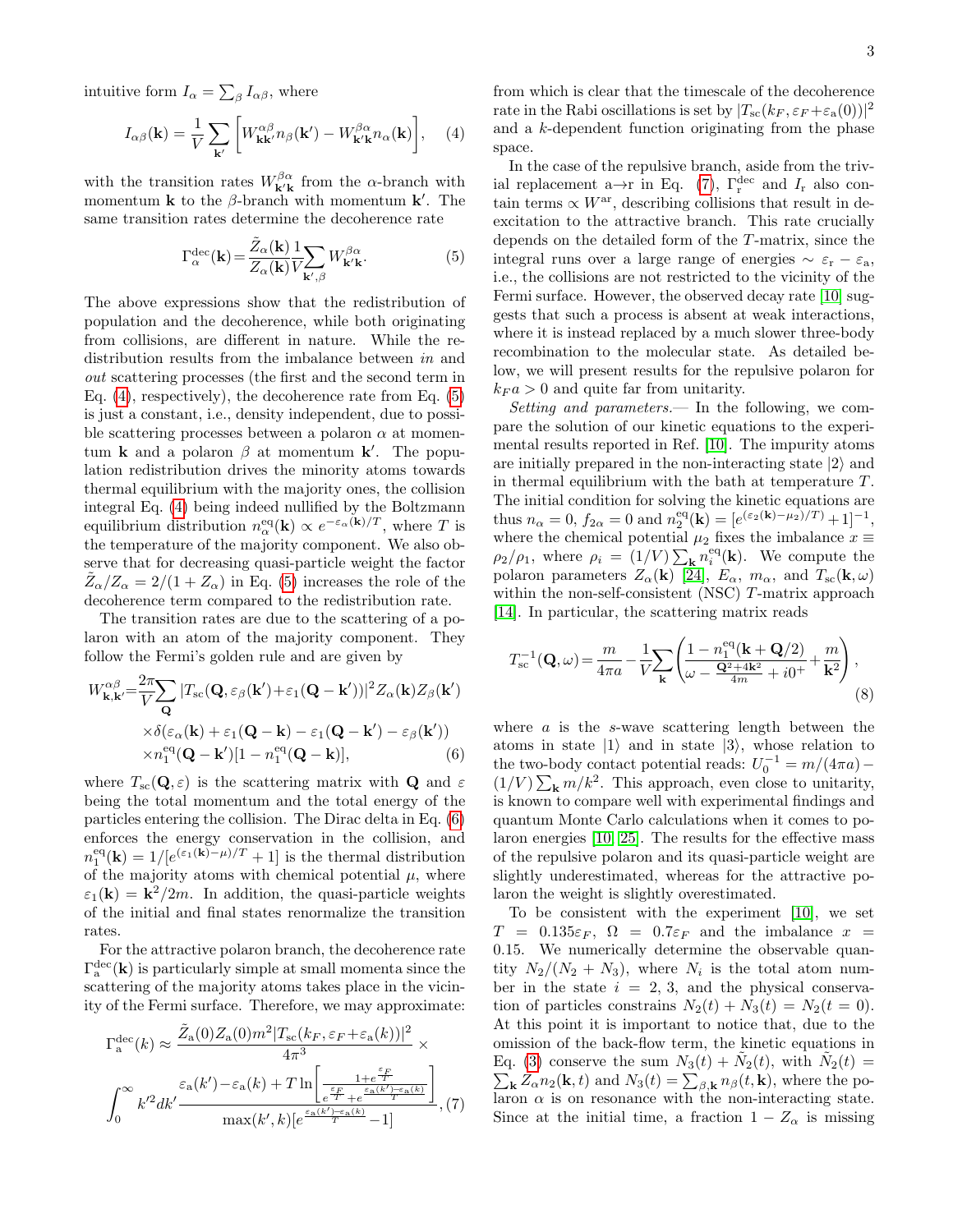

<span id="page-3-0"></span>Figure 2. Rabi oscillations of the attractive polarons for  $1/(k_F a) = -0.25$ , 0 and 0.25 (top to bottom). The red dots show the experimental observables [\[10\]](#page-4-8). The solid red line is calculated from Eq. [\(3\)](#page-1-1) and the non-self-consistent T-matrix approximation in Eq. [\(6\)](#page-2-2). The red shaded region shows the confidence interval for 20% relative uncertainty in the temperature. The parameters:  $\Omega = 0.7\varepsilon_F$ ,  $T = 0.135\varepsilon_F$ ,  $\delta_a(0) = 0$ .

from  $\tilde{N}_2$  with respect to the total  $N_2$ , in order to implement the conservation law we assume for consistency that this missing part is not evolving in time and directly add it to  $\tilde{N}_2(t)$  to obtain  $N_2(t)$ . Therefore, the experimental observable  $N_2/(N_2+N_3)$  can be rewritten as  $1-\sum_{\alpha,\mathbf{k}} n_{\alpha}(t,\mathbf{k})/N_2(t=0)$ . We note that the same form can be obtained by using the total number conservation to rewrite  $N_2(t)/(N_2(t) + N_3(t)) = 1 - N_3(t)/(N_2(t) +$  $N_3(t)$ ). By adding to Eqs. [\(3\)](#page-1-1) back-flow terms and gradient corrections to the collision integral encoding memory effects, proper particle-number conservation can be achieved [\[26\]](#page-4-24), but at the cost of largely increasing the complexity of the equations as well as the computational demand of their solution. This is beyond the scope of the present work and will be the subject of future investigations.

Attractive polaron.— In order to proceed with the description of the Rabi oscillations of attractive polarons we set  $\delta_{a}({\bf k}=0)=0$ . In Fig. [2,](#page-3-0) we show the dynamics for three different values of  $1/(k_F a)$  around unitarity. The polaron parameters  $(E_a/\varepsilon_F, m_*/m, Z_a(0))$  entering in the simulation for  $1/(k_F a) = -0.25, 0, 0.25$ are (−0.485, 1.118, 0.836), (−0.625, 1.16, 0.775) and (−0.858, 1.29, 0.673), respectively. For the two cases where we can compare our results with the experimental data from Ref. [\[10\]](#page-4-8), we find good agreement. We assumed



<span id="page-3-1"></span>Figure 3. Rabi oscillations of the repulsive polarons for  $1/(k_F a) = 2.63$  and 1.27 (upper and lower panels, respectively). The blue solid line is calculated from Eq. [\(3\)](#page-1-1), whereas the red dots are from the experiment [\[10\]](#page-4-8). The parameters are  $\Omega = 0.7\varepsilon_F$ ,  $T = 0.135\varepsilon_F$ ,  $\delta_r(\mathbf{k} = 0) = 0$ . The shaded blue region (mostly unnoticeable) corresponds to a 20% uncertainty in the temperature of the majority component.

here that the repulsive polarons are not populated, due to small  $Z_r$  and significant detuning, i.e.,  $n_r(t, \mathbf{k}) = 0$ . The shaded region in Fig. [2](#page-3-0) represents the dynamics for temperatures in the range  $T \pm \Delta T = 0.135 \varepsilon_F (1 \pm 20\%),$ corresponding to the experimental uncertainty in the determination of the temperature. In Fig. [2,](#page-3-0) we observe that the Rabi oscillations decay and are given by the that the Kabi oscillations decay and are given by the renormalized frequency  $\sqrt{Z_{\rm a}}\Omega$ , in good agreement with experimental data where available.

Repulsive polaron.— Our predictions for the Rabi oscillations of repulsive polarons, i.e., the case when the laser drive is resonant with the transition between state  $|2\rangle$  and the repulsive polaron branch, i.e.,  $\delta_r(0) = 0$ , are reported in Fig. [3](#page-3-1) for the experimentally relevant cases  $1/(k_F a) = 2.63$  and 1.27, corresponding to the polaron parameters  $(E_r/\varepsilon_F, m_*/m, Z_r(0)) = (0.442, 1.13, 0.823)$ and (0.188, 1.07, 0.963), respectively.

The dots correspond to the experimental results from Ref. [\[10\]](#page-4-8). To simplify the problem, as before, we assumed that no population is coherently transferred to the attractive branch, i.e.,  $n_a(t, \mathbf{k}) = 0$ . Neglecting the decay to the attractive branch, the decoherence rate of the repulsive polarons  $\Gamma_{\rm r}^{\rm dec}$  is not noticeable on the timescale considered. In Fig. [3,](#page-3-1) we observe indeed coherent Rabi considered. In Fig. 5, we observe indeed concrent Kabi<br>oscillations given by the renormalized frequency  $\sqrt{Z_{\rm r}}\Omega$ without any significant decay of the signal, in good agreement with the experimental data. For these parameter regimes, the uncertainty in the temperature (shaded region) is almost unnoticeable.

For the parameters considered here, the collision integral plays only a minor part, and neglecting it is a very good approximation for observables shown in Figs. [2](#page-3-0) and [3,](#page-3-1) which are dominated by the coherent Rabi trans-